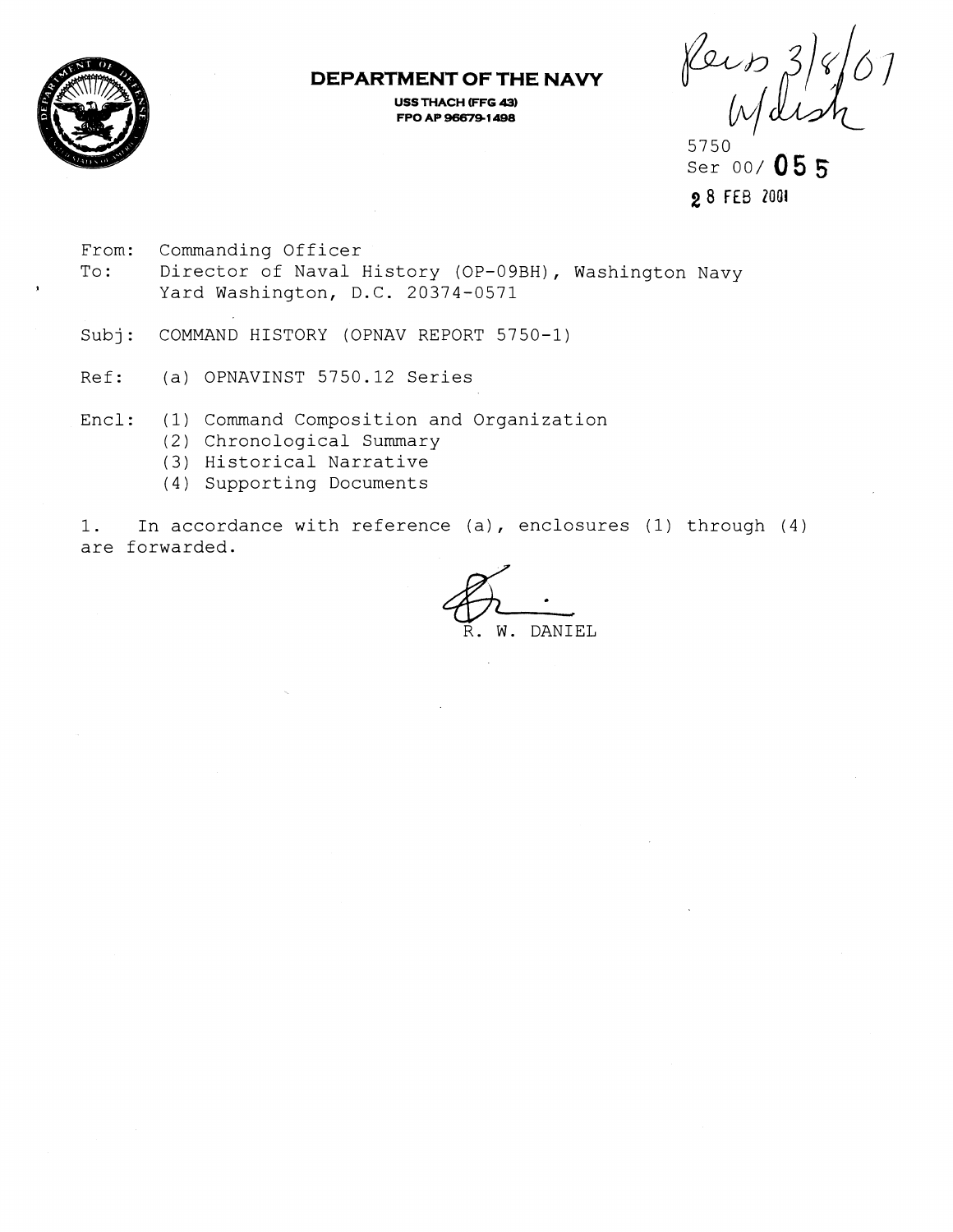### **USS THACH (FFG 43)**

### **COMMAND COMPOSITION AND ORGANIZATION**

USS THACH, the namesake of two-time Navy Cross recipient Admiral John Smith Thach, is the thirty-sixth ship of the Oliver Hazard Perty (FFG-7) class of quided missile frigates. THACH's mission is to provide air, surface, and sub-surface protection for merchant and military convoys, aircraft carriers, logistics battle groups, and amphibious task forces, operating either independently or as a part of a Surface Action Group. THACH was built by Todd Pacific 3hipyards Corporation, Los Angeles, California. Her keel was laid on March 6, 1982. She was christened on December 18, 1983 and commissioned on March 17, 1984.

The Commanding Officer has the ultimate authority, responsibility and accountability for the performance and welfare of the ship and her crew. Second in command, the Executive Officer implements policies and regulations as applicable to the ship and her mission. Each Department Head reports to the Commanding Officer via the Executive Officer.'

USS THACH is under the administrative command of Commander, Destroyer Squadron TWO THREE and is homeported in San Diego, CA.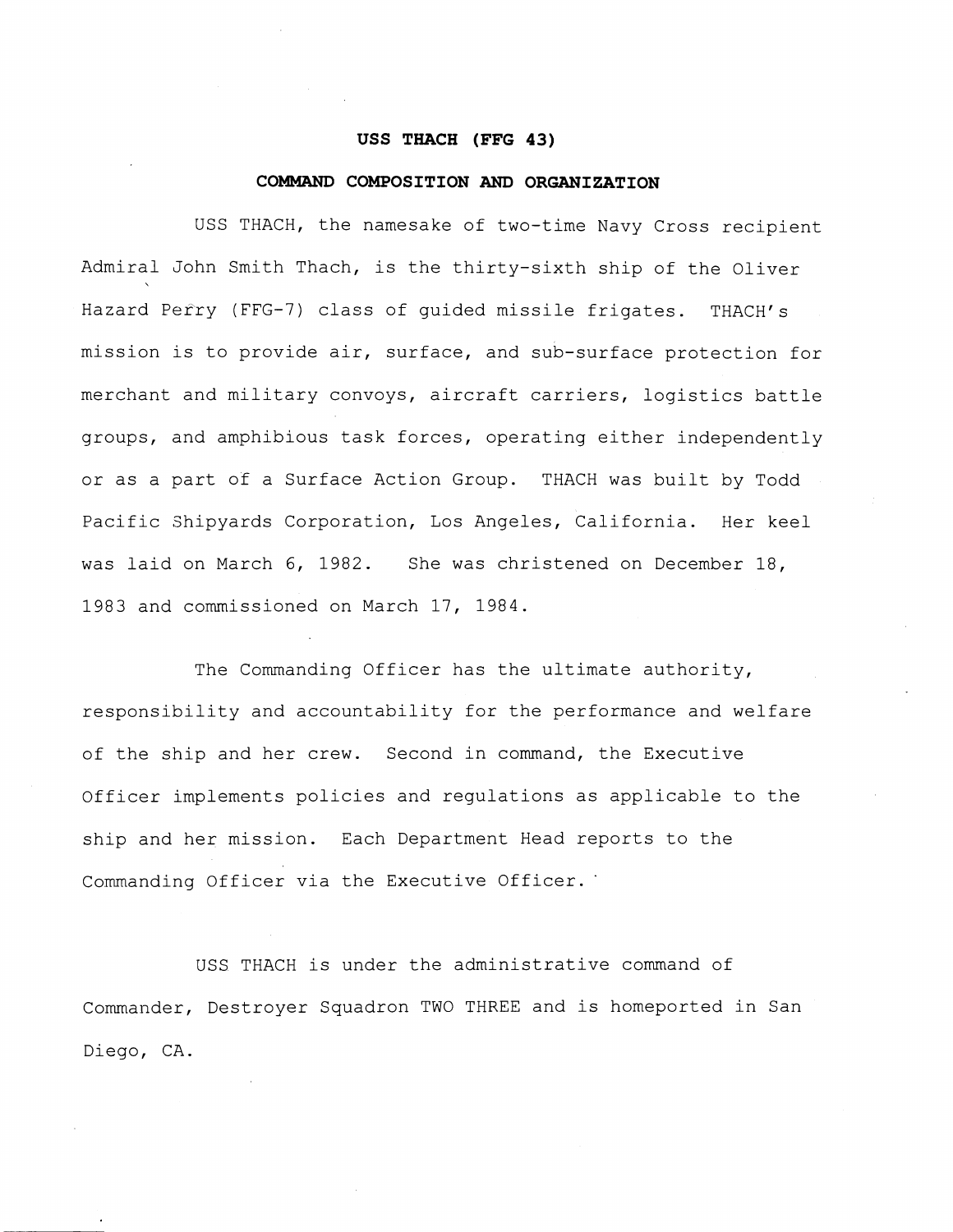## **SHIP'S ORGANIZATION, 2000**

| COMMANDING:                                 | CDR Richard W. Daniel<br>$(11th$ Commanding Officer)     |
|---------------------------------------------|----------------------------------------------------------|
| EXECUTIVE OFFICER:                          | LCDR J. Todd Black<br>Relieved by LCDR Kevin P. Flanagan |
| DEPARTMENT ORGANIZATION                     |                                                          |
| COMBAT SYSTEMS:                             | LT<br>Relieved by LT                                     |
| LT<br>Relieved by LTJG                      | Fire Control Officer (CF Division)                       |
| CWO2                                        | Electronic Materials Officer (CE Division)               |
| LTJG                                        | Anti-Submarine Warfare Officer (CA Division)             |
| LTJG<br>Relieved by LTJG<br>Relieved by ENS | Gunnery Officer (CG Division)                            |
| OPERATIONS:                                 | LT<br>Relieved by LT                                     |
| LTJG<br>Relieved by LTJG<br>Relieved by ENS | First Lieutenant (First Division)                        |
| <b>ENS</b>                                  | Combat Information Center Officer (OI Division)          |
| LTJG                                        | Communications Officer (OC Division)                     |
|                                             |                                                          |

Electronic Warfare Officer (OW Division)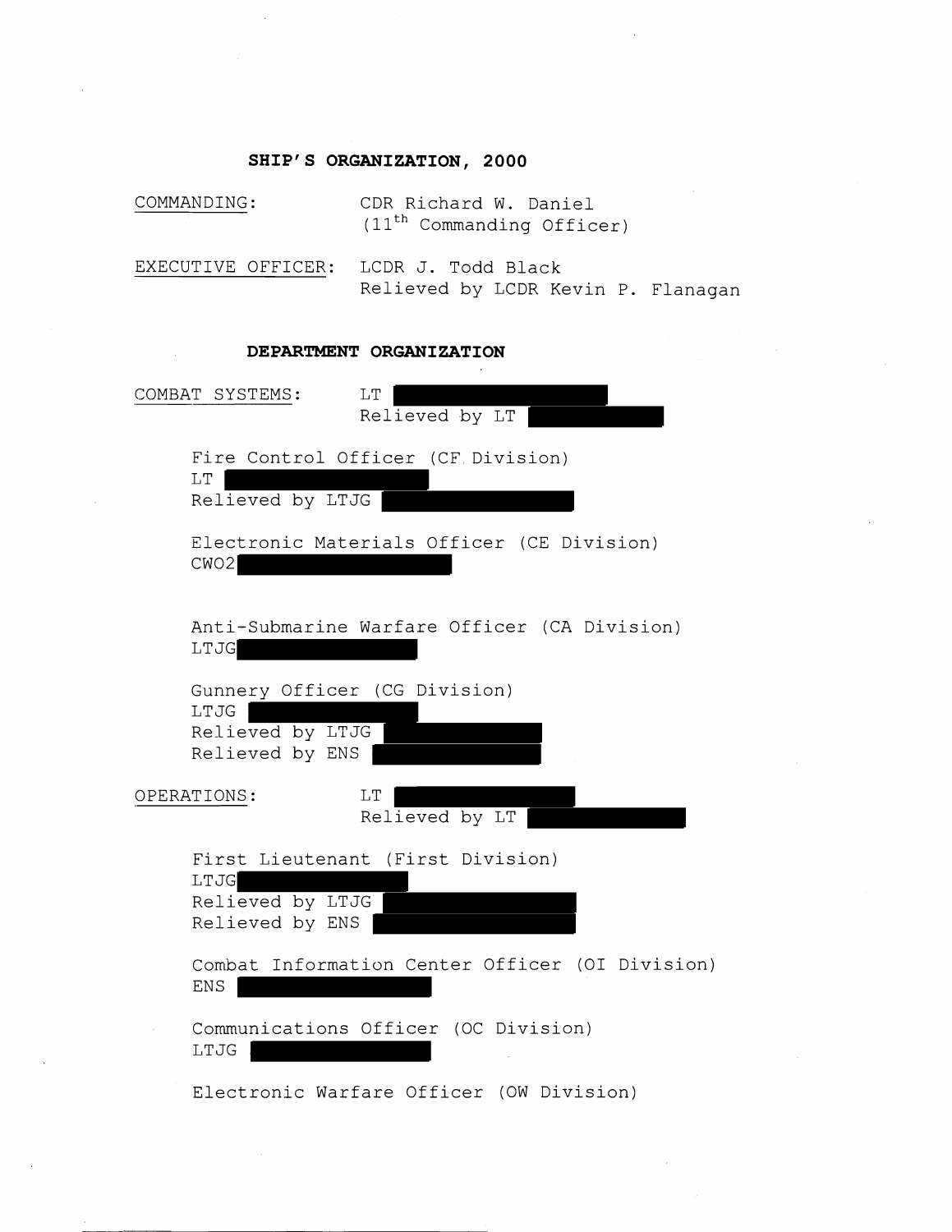| LT<br>Relieved by OSC(SW)                            |                                          |
|------------------------------------------------------|------------------------------------------|
| NAVIGATOR/ADMIN OFFICER:                             | LTJG<br>Relieved by LT<br>Relieved by LT |
| ENGINEERING:                                         | LCDR<br>Relieved by LT                   |
| LTJG                                                 | Main Propulsion Assistant (M Division)   |
| LTJG<br>Relieved by ENS                              | Damage Control Assistant (R Division)    |
| LT<br>Relieved by LT<br>LTJG                         | Auxiliaries Officer (A Division)         |
| $\mathop{\rm LT}\nolimits$<br>Relieved by LT<br>LTJG | Electrical Officer (E Division)          |
| SUPPLY:                                              | LT                                       |
| Storekeepers (S-1 Division)<br>LT                    |                                          |
| Food Service (S-2 Division)<br>LT                    |                                          |
| LT<br>Relieved by ENS                                | Ship's Servicemen (S-3 Division)         |
| LT<br>Relieved by ENS                                | Disbursing Officer (S-4 Division)        |

 $\bar{\mathcal{A}}$ 

 $\bar{z}$ 

MASTER CHIEF PETTY OFFICER OF THE COMMAND: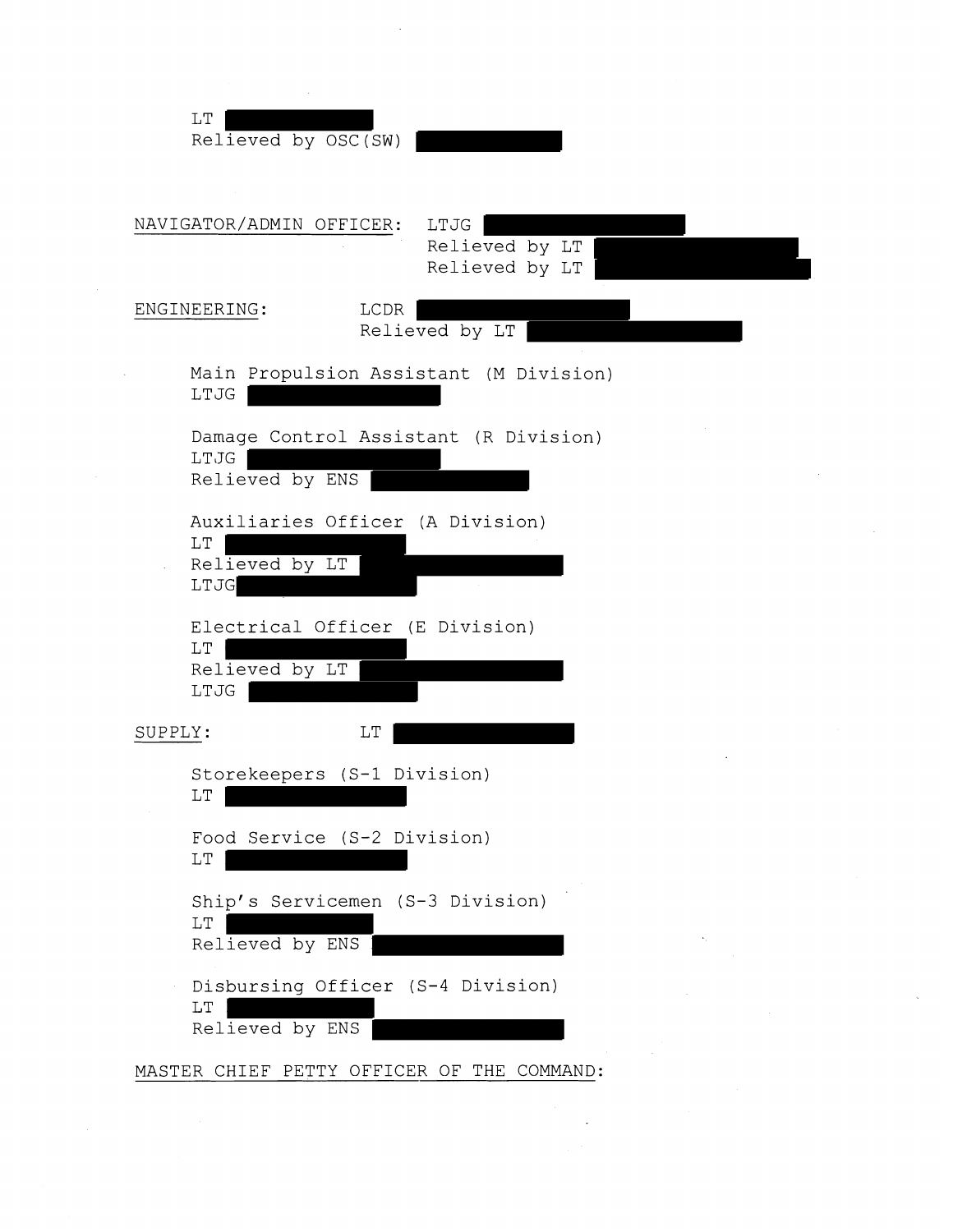STSCM (SW/SS) William A. Smith Relieved by FCCM(SW) Michael A. Wickline Relieved by SKCS (SW) Christopher Baker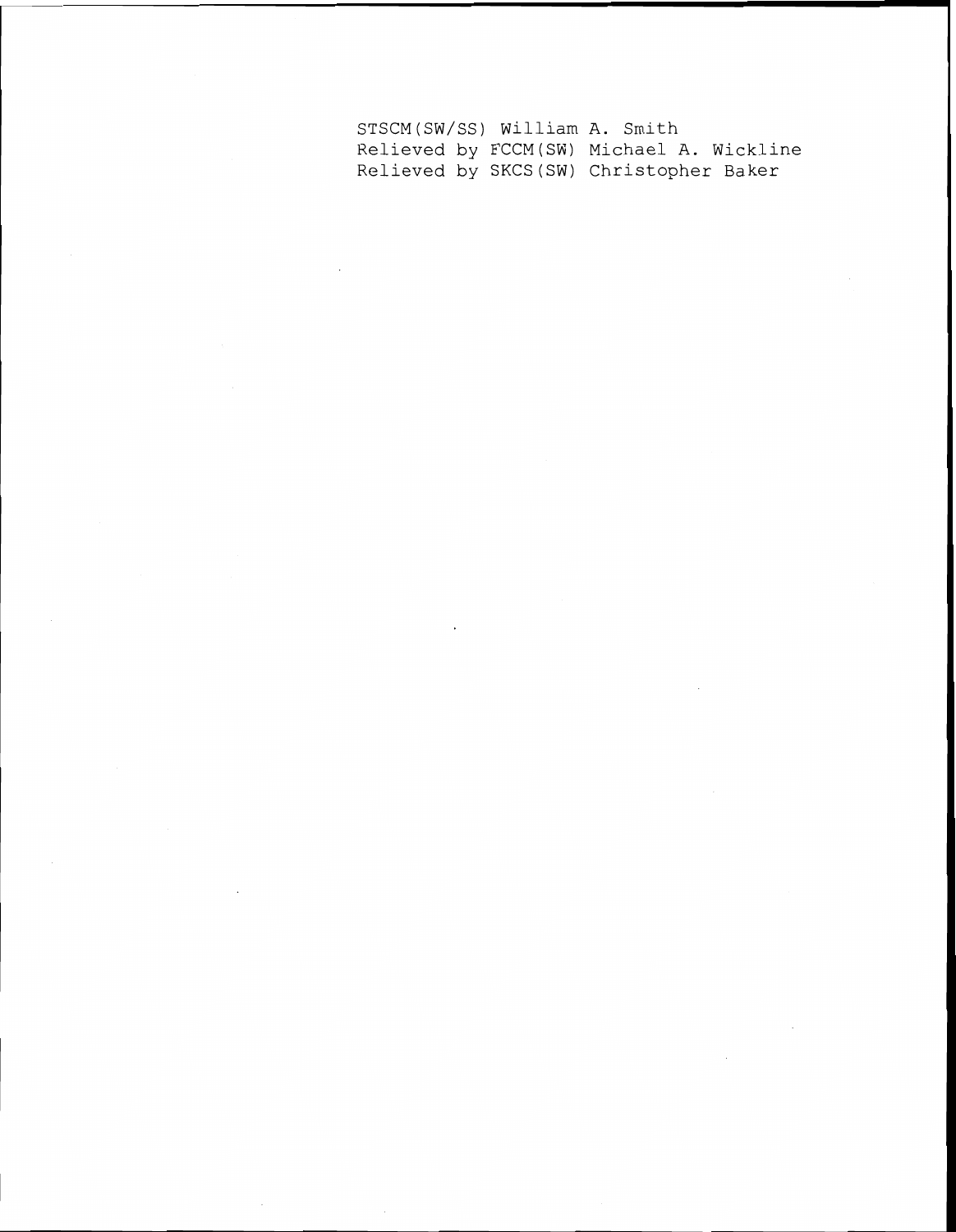## **USS THACH (FFG 43) COMMAND HISTORY 2000 CHRONOLOGICAL SUMMAFtY**

- 01 JAN INPORT, NAVAL STATION SAN DIEGO, HOLIDAY STANDDOWN
- 10 JAY HOLIDAY STANDDOWN ENDS
- 18 JAN UNDERWAY, DLQ'S WITH HSL-41 AND HS-10, SOCAL OPAREA
- 21 JAN INPORT, NAVAL STATION SAN DIEGO
- 25 JAN DEADSTICK MOVE TO CONTINENTAL MARITIME SHIPYARD
- 26 JAN BEGAN SELECTIVE RESTRICTIVE MAINTENANCE AVAILABILITY
- 30 MAR COMPLETED SELECTIVE RESTRICTIVE MAINTENANCE AVAILABILITY UNDERWAY, SEA TRIALS, SOCAL OPAREA
- 31 MAR INPORT, NAVAL STATION SAN DIEGO
- 11 APR UNDERWAY, CART 11, SOCAL OPAREA
- 14 APR INPORT, NAVAL STATION SAN DIEGO BEGAN COMPUTERS COMMUNICATION COMMAND CONTROL AND INFORMATION AVAILABILITY BEGAN HABITIALITY AVAILIABILITY
- 02 JUN COMPLETED COMPUTERS COMMUNICATION COMMAND CONTROL AND INFORMATION AVAILABILITY COMPLETED HABITIALITY AVAILIABILITY UNDERWAY, ENROUTE ASTORIA, OREGON
- 07 JUN INPORT, ASTORIA, OREGON
- 08 JUN TRANSIT COLUMBIA RIVER SHIPPING CHANNEL
- 08 JUN INPORT PORTLAND, OREGON FOR PORTLAND ROSE FESTIVAL
- 13 JUN UNDERWAY, ENROUTE NAVAL STATION SAN DIEGO
- 16 JUN INPORT, NAVAL STATION SAN DIEGO
- 26 JUN UNDERWAY, NAVAL WEAPONS STATION SEAL BEACH, CALIFORNIA INPORT, NAVAL WEAPONS STATION SEAL BEACH, CALIFORNIA
- 27. JUN AMMUNITION ONLOAD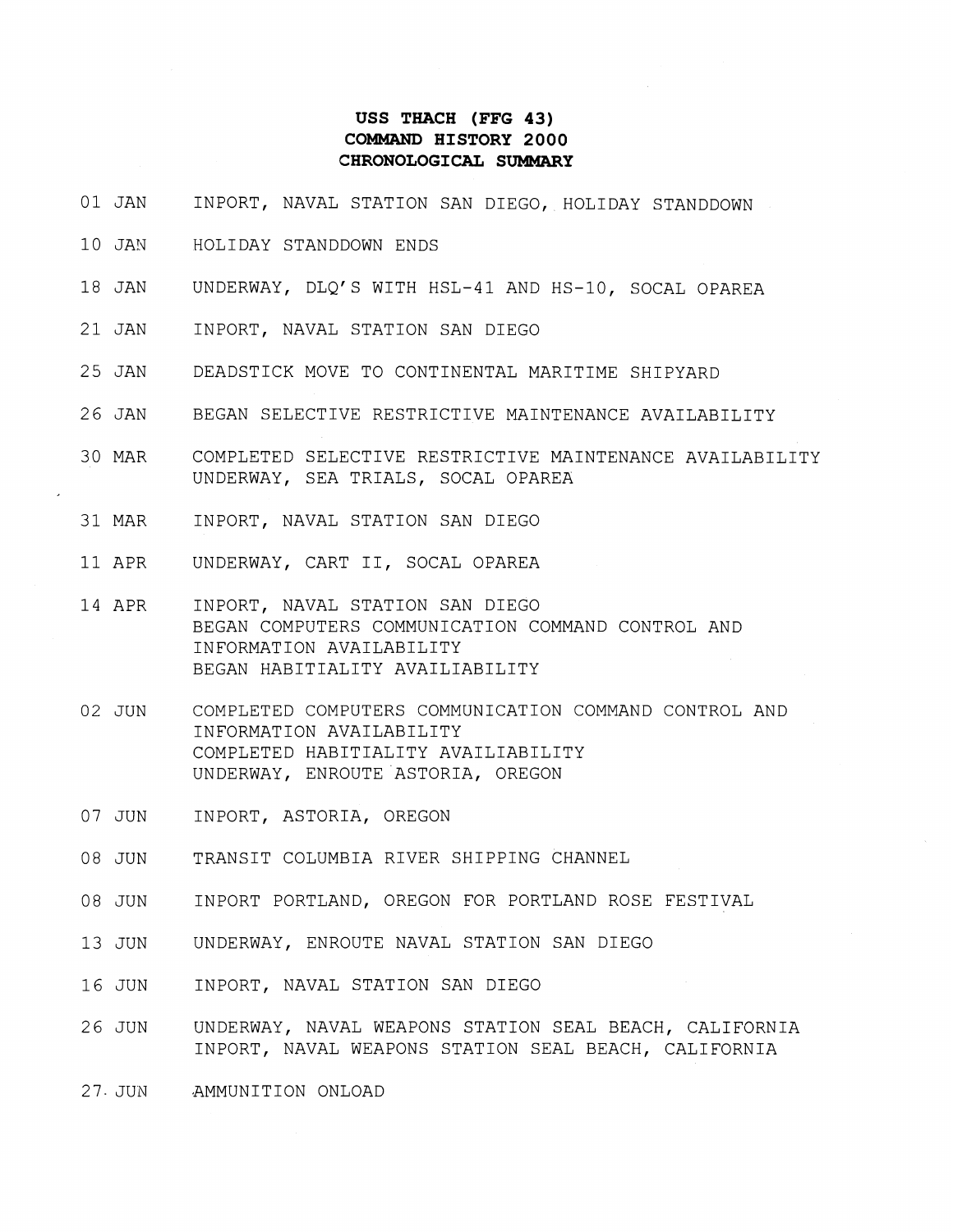- 28 JUN UNDERWAY, ENROUTE NAVAL STATION SAN DIEGO INPORT, NAVAL STATION SAN DIEGO
- 10 JUL UNDERWAY, TSTA A, SOCAL OPAREA
- 14 JUL INPORT, NAVAL STATION SAN DIEGO
- 18 JUL UNDERWAY, TYPE TRAINING, SOCAL OPAREA
- 21 JUL INPORT, NAVAL STATION SAN DIEGO
- 07 AUG UNDERWAY, TSTA B, SOCAL OPAREA
- 11 AUG INPORT, NAVAL STATION SAN DIEGO
- 15 AUG UNDERWAY, TSTA B, SOCAL OPAREA
- 18 AUG INPORT, NAVAL STATION SAN DIEGO
- 22 AUG UNDERWAY, TSTA B, SOCAL OPAREA
- 25 AUG INPORT, NAVAL STATION SAN DIEGO
- 30 AUG UNDERWAY; E-QUAL, FEP; SOCAL OPAREA
- 01 SEP INPORT, NAVAL STATION SAN DIEGO
- 03 OCT UNDERWAY, ENROUTE SAN FRANCISCO, CALIFORNIA
- 06 OCT INPORT, SAN FRANCISCO, CALIFORNIA, FOR FLEET WEEK
- 10 OCT UNDERWAY, HULKEX, ENROUTE NAVAL STATION SAN DIEGO
- 16 OCT INPORT, NAVAL STATION SAN DIEGO
- 26 OCT UNDERWAY, COMPTUEX, SOCAL OPAREA
- 09 NOV INPORT, NAVAL STATION SAN DIEGO
- 14 NOV UNDERWAY, MISSILE-EX, SOCAL OPAREA
- 16 NOV INPORT, NAVAL STATION SAN DIEGO
- 27 NOV UNDERWAY, ENROUTE CAB0 SAN LUCAS, MEXICO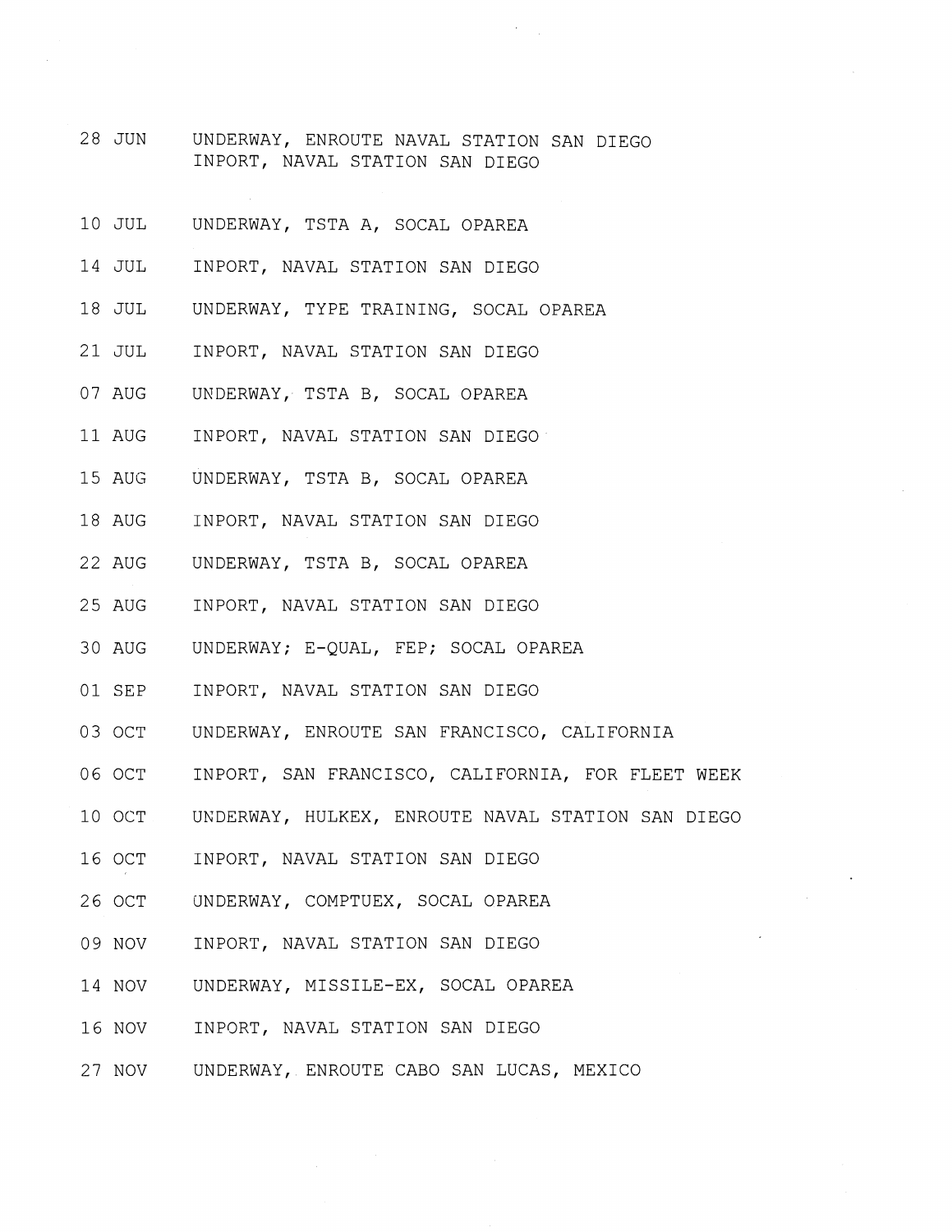- 30 NOV ANCHORED, CAB0 SAN LUCAS, MEXICO
- 04 DEC UNDERWAY, ENROUTE SAN DIEGO, CALIFORNIA
- 06 DEC INPORT, BROADWAY STREET PIER, SAN DIEGO
- 13 DEC UNDERWAY, ENROUTE NAVAL STATION SAN DIEGO
- 14 DEC INPORT, NAVAL WEAPONS STATION SEAL BEACH, CALIFORNIA, FOR AMMUNITION ONLOAD
- 15 DEC UNDERWAY, ENROUTE NAVAL STATION SAN DIEGO INPORT NAVAL STATION SAN DIEGO
- 16-31DEC HOLIDAY STAND DOWN PERIOD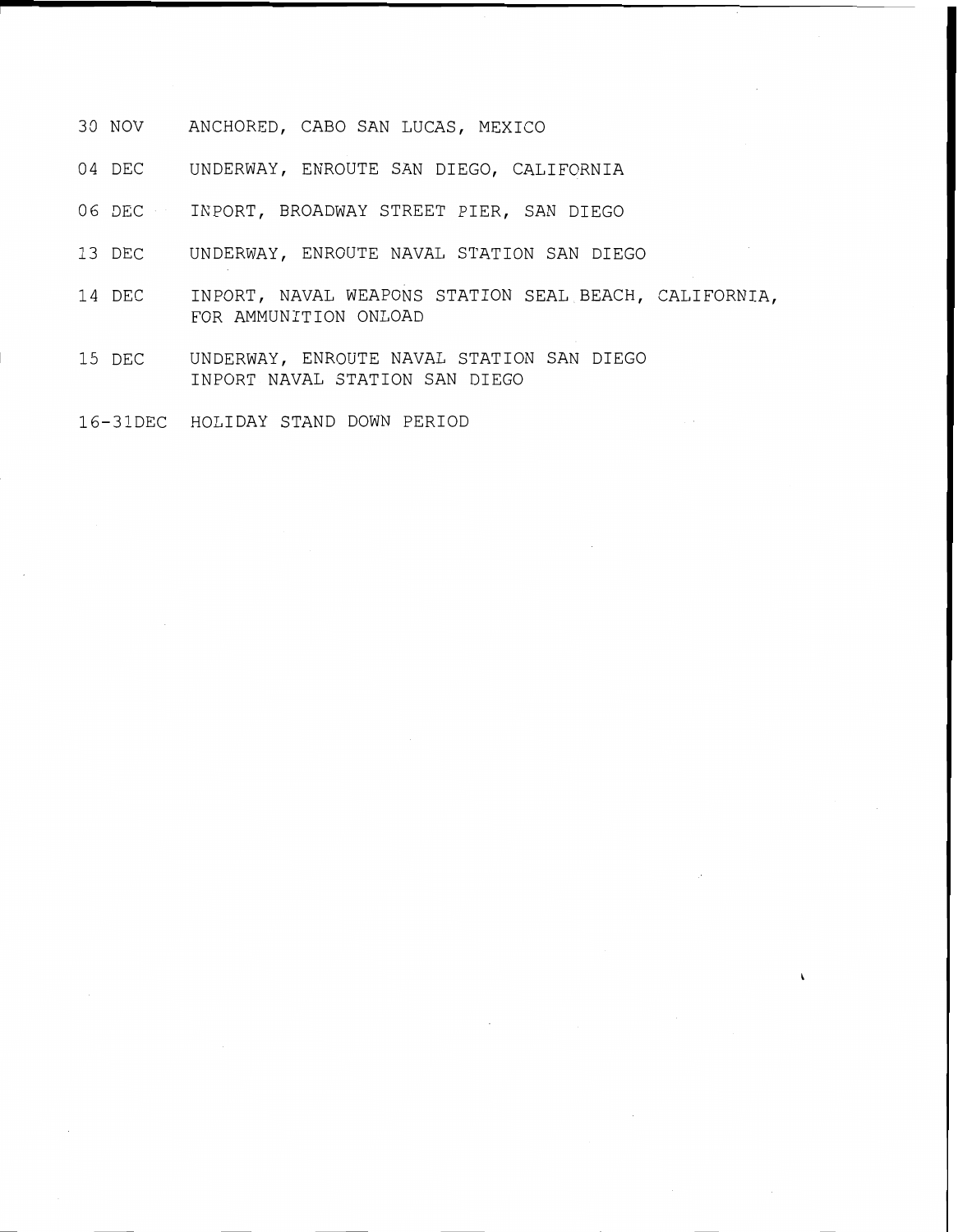# **USS THACH (FFG 43) COMMAND HISTORY 2000 HISTORICAL NARRATIVE**

USS THACH started the New Year in a holiday stand-down with one half of the crew on leave. All Holiday leave concluded on 10 January and normal inport routine commenced. On 18 January, THACH got underway to support Deck Landing Qualifications for Helicopter Squadrons HSL-41 and HS-10. After 36 total hours of flight quarters, THACH returned to port 4 days later on 21 January. On 25 January, THACH was moved by tugboats to Continental Maritime shipyard. The next day, THACH commenced her. first stateside maintenance availability since being forwarded deployed in the early 1990's. Multiple upgrades were made to equipment in all departments.

On March 30<sup>th</sup>, THACH got underway sea-trials on the new equipment and returned to Naval Station San Diego on the  $31^{st}$ . THACH began the training cycle immediately with a Command Assessment of Readiness and Training (Phase 11). The underway portion of this phase commenced with drills in the SOCAL OPAREA lasting three days. While inport after this underway, THACH conducted an Aviation Readiness Evaluation and was certified to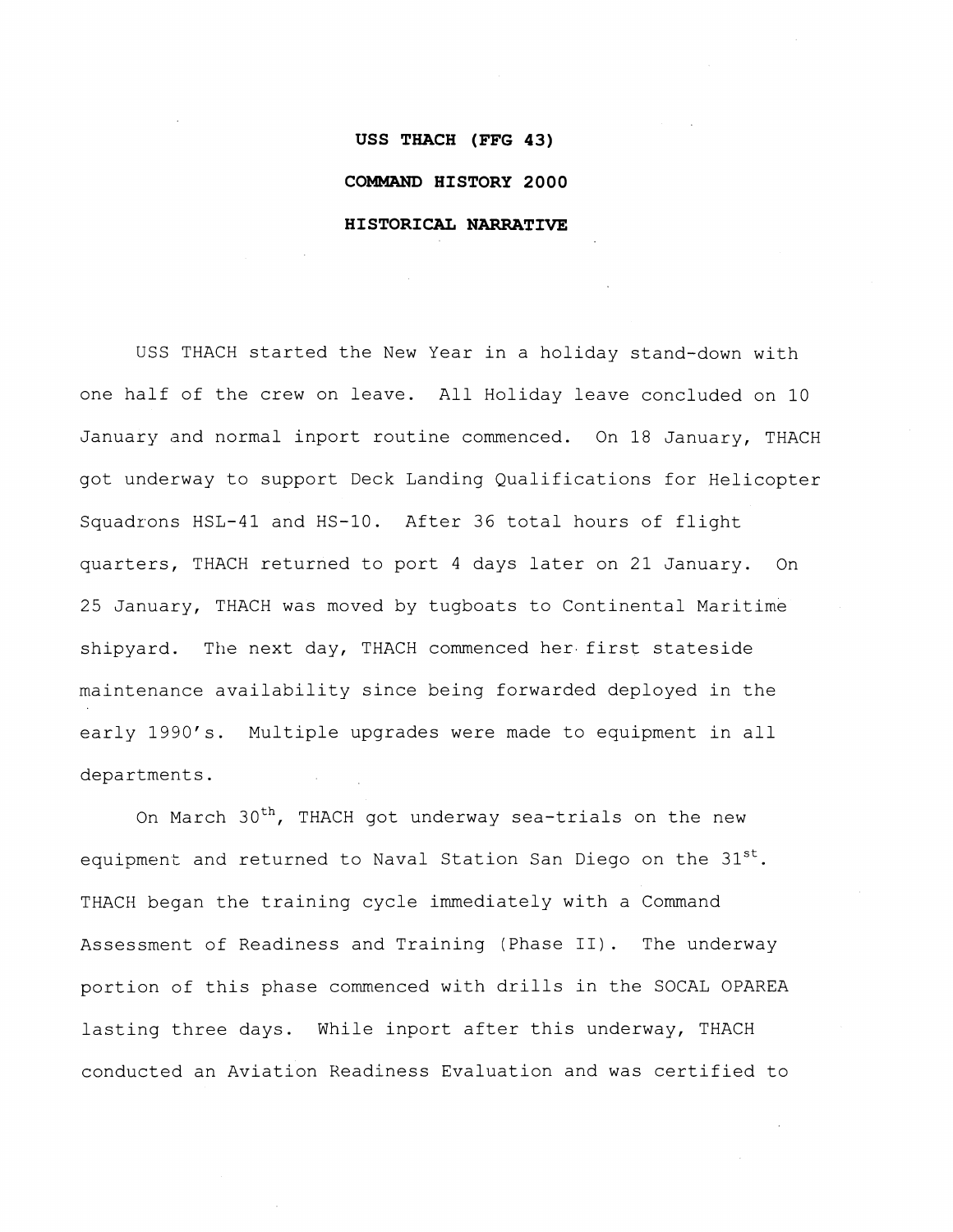operate helicopters. THACH also completed a Computers, Communication, Command, Control, And Information and a Habitability Availabilities.

On Saturday, June  $2^{nd}$ , THACH in company with MCCLUSKY, WADSWORTH, HEWITT, RUSHMORE, ANTIETAM, and STETHEM proceeded up the West Coast with an ultimate destination of Portland. Along the way, all ships participated in various exercises such as no notice gun-shoots and division tactical maneuvers. This group of vessels split up once entering the Columbia River Channel on June 7<sup>th</sup>. THACH, MCCLUSKY, WADSWORTH, and STETHEM tied up overnight in Astoria, Oregon. RUSHMORE and HEWITT proceeded further upstream to Longview, Washington while ANTIETAM remained in the open sea.

On the morning of June  $8<sup>th</sup>$ , THACH navigated up the River channel remaining at Sea and Anchor Detail for eight hours. THACH was third of the four vessels departing Astoria, Oregon. With much fanfare due to the 2000 Portland Rose Festival, THACH arrived in Portland in the late afternoon. THACH remained in Portland until the  $13<sup>th</sup>$ , when navigated back downstream to the Pacific Ocean. After three days, THACH arrived back in San Diego on the 16 June. The crew trained inport until the  $26<sup>th</sup>$  when it departed for Naval Weapons Station Seal Beach, California. THACH tied up in Seal Beach later that afternoon and made preparations to onload weapons. This was successfully completed on the  $27<sup>th</sup>$  and THACH returned to Naval Station San Diego on the  $28<sup>th</sup>$ .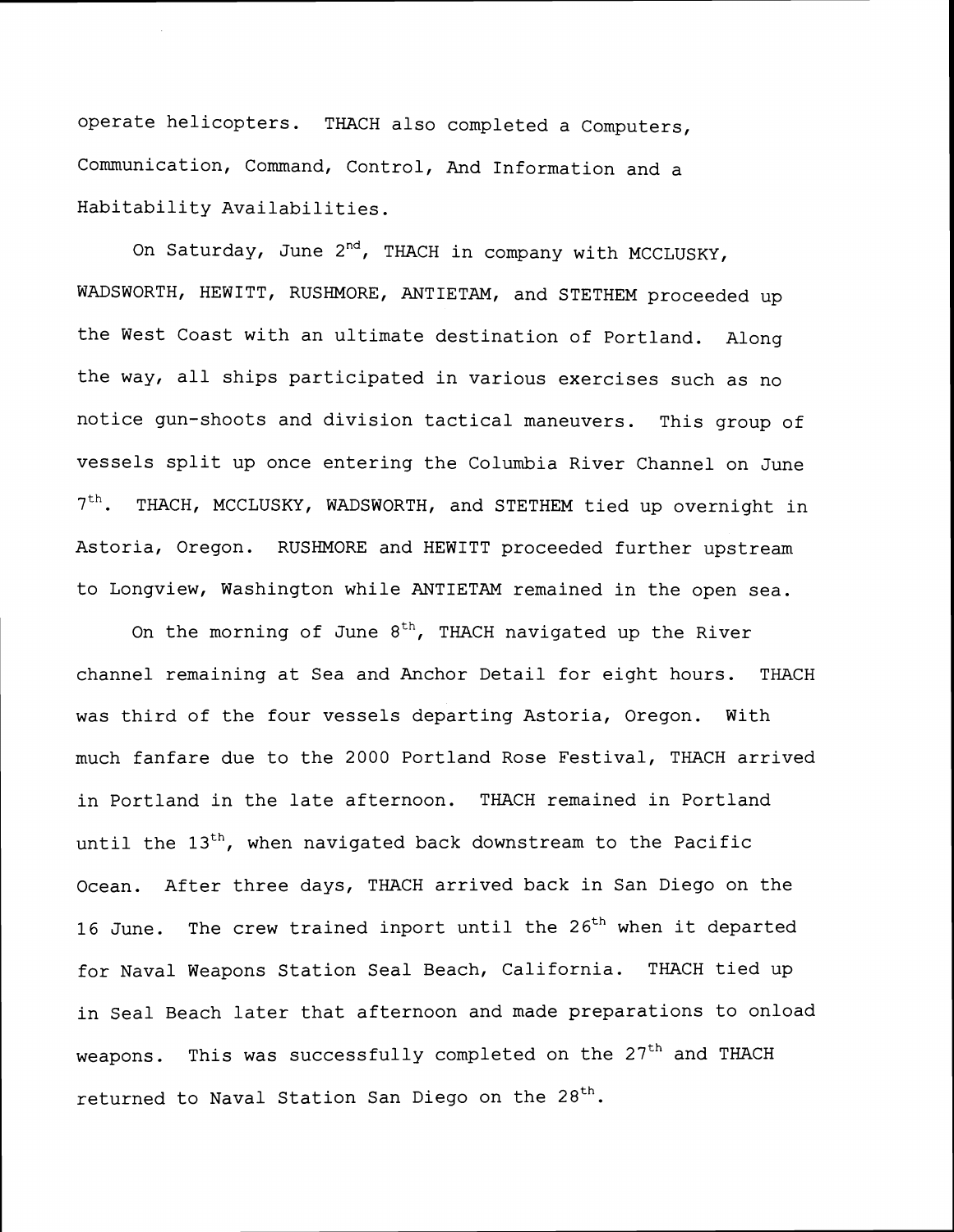THACH continued to train its crew inport until July 10 when got underway for a second set of TSTA A drills and also to conduct Engineering Qualification in the SOCAL OPAREA. Remaining inport only for the weekend, THACH returned to sea on the  $18<sup>th</sup>$  for type training. She returned to Naval Station San Diego on 21 July and immediately began the B phase of TSTA training. In order to support this phase, THACH departed San Diego on 7 August to conduct Operations in the SOCAL OPAREA, returning to port on the  $11<sup>th</sup>$ . The second underway period for TSTA B was between 15 and 18 August with the third underway period conducted from 18 August to 22 August. During this inport period the THACH crew prepared for the Final Evaluation Problem, which commenced 30 August. During this underway, the crew successfully completed all training and was evaluated as ready to conduct battle group operations.

On 3 October, THACH along with CONSTELLATION, MOBILE BAY, KINKAID, HARPERS FERRY, BOXER, CLEVELAND, USNS GUADALUPE, and USCG CHASE proceeded to San Francisco for Fleet Week 2000. Along the way, THACH participate in battle group operations with CONSTELLATION and conducted flight operations with her own embarked helicopter. All ships arrived inport San Francisco on the  $6<sup>th</sup>$  and remained until the  $10<sup>th</sup>$ . THACH then proceeded to rendezvous with 0' KANE, CURTS, HMS SUTHERLAND, HMS CUMBERLAND, HMS NEWCASTLE, and FS ACONIT. In company with those ships, THACH conducted live firing exercises including firing a Harpoon missile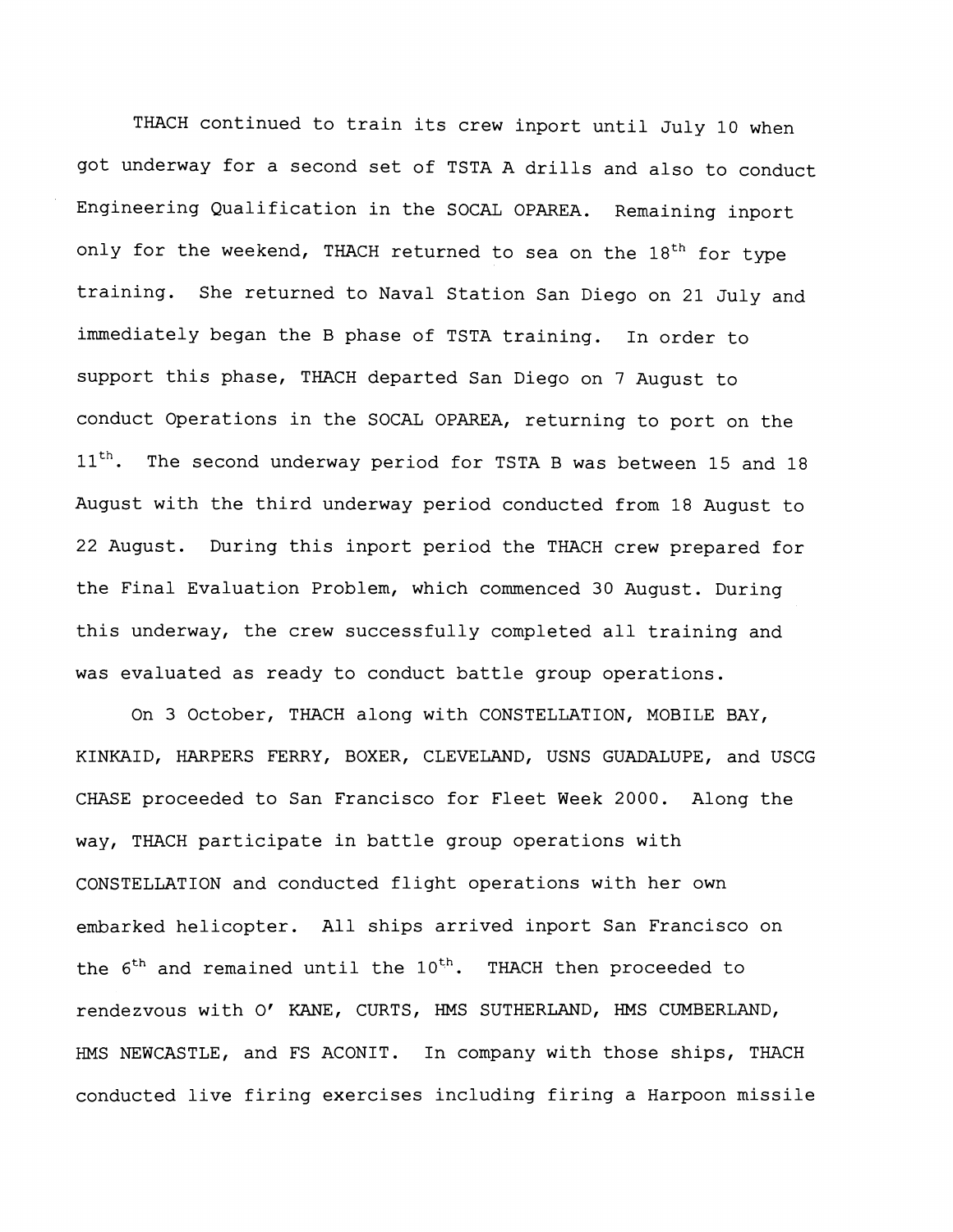and numerous rounds of 76mm gunfire against the ex-ASHTABULA. It was finally sunk by an Explosive Ordnance Demolition Detachment dispatched from THACH. On 16 October, THACH returned to San Diego.

In support of her carrier battle group training with CONSTELLATION, THACH went to sea on 26 October with two helicopters from HSL-49 embarked. After conducting exercises in several warfare areas, THACH disembarked both helicopters and returned to port on 9 November. THACH remained inport until 14 November, at which time she proceeded from San Diego to the SOCAL OPAREA to conduct a live fire Standard Missile exercise in company with BENFOLD, KINKAID, and RAINIER. THACH successfully engaged a dual stream raid with two SM-1's and returned to San Diego on the 16<sup>th</sup>. After remaining inport for Thanksgiving Weekend, THACH returned to sea on 27 November enroute to Cabo San Lucas, Mexico. THACH arrived at Cabo San Lucas on 30 November and anchored out where the crew rode water taxis into port and enjoyed liberty under the Mexican sun. After three full days of celebrating Mexican culture, THACH departed Cabo San Lucas on the 4<sup>th</sup> and returned to San Diego on 07 December. THACH's last underway of the year was a quick transit to and from Seal Beach for an ammunition onload. THACH departed San Diego 13 December and arrived the same day, making preparations to onload ammunition on the 14th. After receiving ammunition, THACH departed Seal Beach